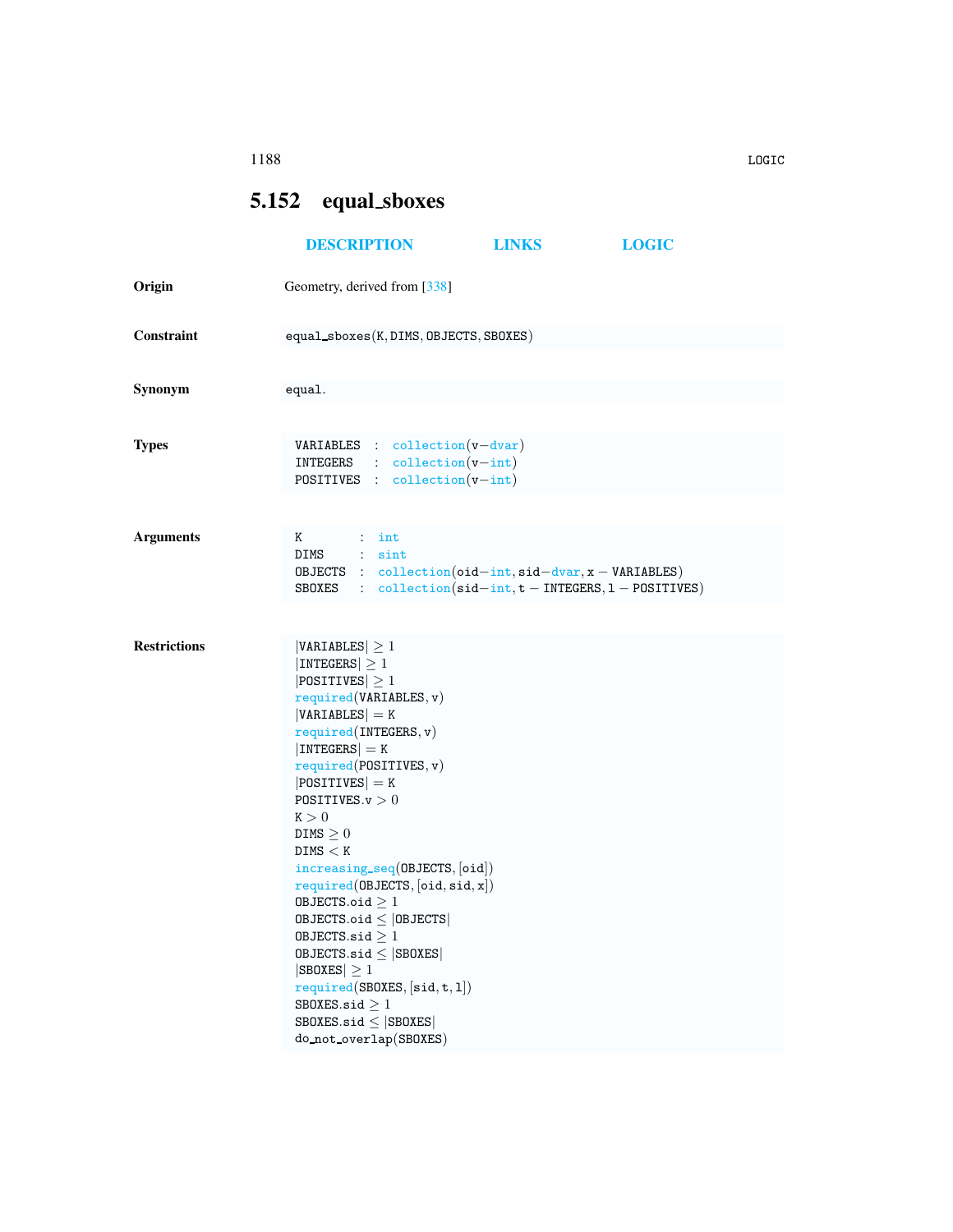Holds if, for each pair of objects  $(O_i, O_j)$ ,  $i \neq j$ ,  $O_i$  and  $O_j$  coincide exactly with respect to a set of dimensions depicted by DIMS.  $O_i$  and  $O_j$  are objects that take a shape among a set of shapes. Each *shape* is defined as a finite set of shifted boxes, where each shifted box is described by a box in a K-dimensional space at a given offset (from the origin of the shape) with given sizes. More precisely, a *shifted box* is an entity defined by its shape id sid, shift offset t, and sizes l. Then, a shape is defined as the union of shifted boxes sharing the same shape id. An *object* is an entity defined by its unique object identifier oid, shape id sid and origin x.

Two objects  $O_i$  and object  $O_j$  are *equal* with respect to a set of dimensions depicted by DIMS if and only if, for all shifted box  $s_i$  associated with  $O_i$  there exists a shifted box  $s_j$ such that, for all dimensions  $d \in \text{DIMS}$ , (1) the origins of  $s_i$  and  $s_j$  coincide and, (2) the ends of  $s_i$  and  $s_j$  also coincide.

| Example |
|---------|
|---------|

 $\textbf{Typical}$  |  $\text{DBJECTS}$  |  $> 1$ 

Purpose

| $\left\{\n \begin{array}{ll}\n 2, \{0,1\}, \\ \text{oid} - 1 & \text{sid} - 2 & \text{x} - \langle 4,1\rangle, \\ \text{oid} - 2 & \text{sid} - 2 & \text{x} - \langle 4,1\rangle, \\ \text{oid} - 3 & \text{sid} - 2 & \text{x} - \langle 4,1\rangle\n \end{array}\n \right\},$<br>$\mathsf{sid} - 1 \quad \mathsf{t} - \langle 0, 0 \rangle \quad 1 - \langle 1, 2 \rangle \, ,$<br>$\mathsf{sid-2} \quad \mathsf{t}-\langle 0,0 \rangle \quad 1-\langle 1,1 \rangle\,,$<br>$\mathsf{sid-2} \quad \mathsf{t}-\langle 1,0\rangle \quad 1-\langle 1,3\rangle\,,$<br>$\left \begin{array}{ccc} \left\langle \begin{array}{cc} \text{sid} -2 & \text{t} - \langle 0, 2 \rangle & 1 - \langle 1, 1 \rangle \\ \text{sid} -3 & \text{t} - \langle 0, 0 \rangle & 1 - \langle 3, 1 \rangle \\ \end{array} \right\rangle \end{array} \right $<br>sid $-3$ t $ \langle 0,1 \rangle$ 1 $ \langle 1,1 \rangle$ , $\langle$<br>$\mathsf{sid-3} \quad \mathsf{t}-\langle 2,1\rangle \quad 1-\langle 1,1\rangle\,,$<br>$\mathsf{sid} - 4 \quad \mathsf{t} - \langle 0, 0 \rangle \quad 1 - \langle 1, 1 \rangle$ |  |  |  |
|------------------------------------------------------------------------------------------------------------------------------------------------------------------------------------------------------------------------------------------------------------------------------------------------------------------------------------------------------------------------------------------------------------------------------------------------------------------------------------------------------------------------------------------------------------------------------------------------------------------------------------------------------------------------------------------------------------------------------------------------------------------------------------------------------------------------------------------------------------------------------------------------------------------------------------------------------------------------------------------------------------------------------------------------------------------------------------------------------|--|--|--|
|                                                                                                                                                                                                                                                                                                                                                                                                                                                                                                                                                                                                                                                                                                                                                                                                                                                                                                                                                                                                                                                                                                      |  |  |  |
|                                                                                                                                                                                                                                                                                                                                                                                                                                                                                                                                                                                                                                                                                                                                                                                                                                                                                                                                                                                                                                                                                                      |  |  |  |
|                                                                                                                                                                                                                                                                                                                                                                                                                                                                                                                                                                                                                                                                                                                                                                                                                                                                                                                                                                                                                                                                                                      |  |  |  |
|                                                                                                                                                                                                                                                                                                                                                                                                                                                                                                                                                                                                                                                                                                                                                                                                                                                                                                                                                                                                                                                                                                      |  |  |  |
|                                                                                                                                                                                                                                                                                                                                                                                                                                                                                                                                                                                                                                                                                                                                                                                                                                                                                                                                                                                                                                                                                                      |  |  |  |
|                                                                                                                                                                                                                                                                                                                                                                                                                                                                                                                                                                                                                                                                                                                                                                                                                                                                                                                                                                                                                                                                                                      |  |  |  |
|                                                                                                                                                                                                                                                                                                                                                                                                                                                                                                                                                                                                                                                                                                                                                                                                                                                                                                                                                                                                                                                                                                      |  |  |  |
|                                                                                                                                                                                                                                                                                                                                                                                                                                                                                                                                                                                                                                                                                                                                                                                                                                                                                                                                                                                                                                                                                                      |  |  |  |
|                                                                                                                                                                                                                                                                                                                                                                                                                                                                                                                                                                                                                                                                                                                                                                                                                                                                                                                                                                                                                                                                                                      |  |  |  |
|                                                                                                                                                                                                                                                                                                                                                                                                                                                                                                                                                                                                                                                                                                                                                                                                                                                                                                                                                                                                                                                                                                      |  |  |  |
|                                                                                                                                                                                                                                                                                                                                                                                                                                                                                                                                                                                                                                                                                                                                                                                                                                                                                                                                                                                                                                                                                                      |  |  |  |
|                                                                                                                                                                                                                                                                                                                                                                                                                                                                                                                                                                                                                                                                                                                                                                                                                                                                                                                                                                                                                                                                                                      |  |  |  |

<span id="page-1-0"></span>

| Symmetries      | • Items of OBJECTS are permutable.<br>• Items of SBOXES are permutable.                                                                                                                                                                    |                                                                                                                                                                         |  |                   |  |
|-----------------|--------------------------------------------------------------------------------------------------------------------------------------------------------------------------------------------------------------------------------------------|-------------------------------------------------------------------------------------------------------------------------------------------------------------------------|--|-------------------|--|
|                 | • Items of OBJECTS.x, SBOXES.t and SBOXES.1 are permutable (same permutation<br>used).                                                                                                                                                     |                                                                                                                                                                         |  |                   |  |
| Arg. properties | Suffix-contractible wrt. OBJECTS.                                                                                                                                                                                                          |                                                                                                                                                                         |  |                   |  |
| Remark          | One of the eight relations of the <i>Region Connection Calculus</i> [338]. The constraint<br>equal spokes is a restriction of the original relation since it requires to have exactly the<br>same partition between the different objects. |                                                                                                                                                                         |  |                   |  |
| See also        | common keyword:<br>covers_sboxes.                                                                                                                                                                                                          | contains_sboxes,<br>disjoint_sboxes, inside_sboxes, meet_sboxes( $rcc8$ ),<br>non_overlap_sboxes( <i>geometrical constraint,logic</i> ), overlap_sboxes( <i>rcc8</i> ). |  | coveredby_sboxes, |  |
| Kevwords        | <b>constraint type:</b> logic.                                                                                                                                                                                                             |                                                                                                                                                                         |  |                   |  |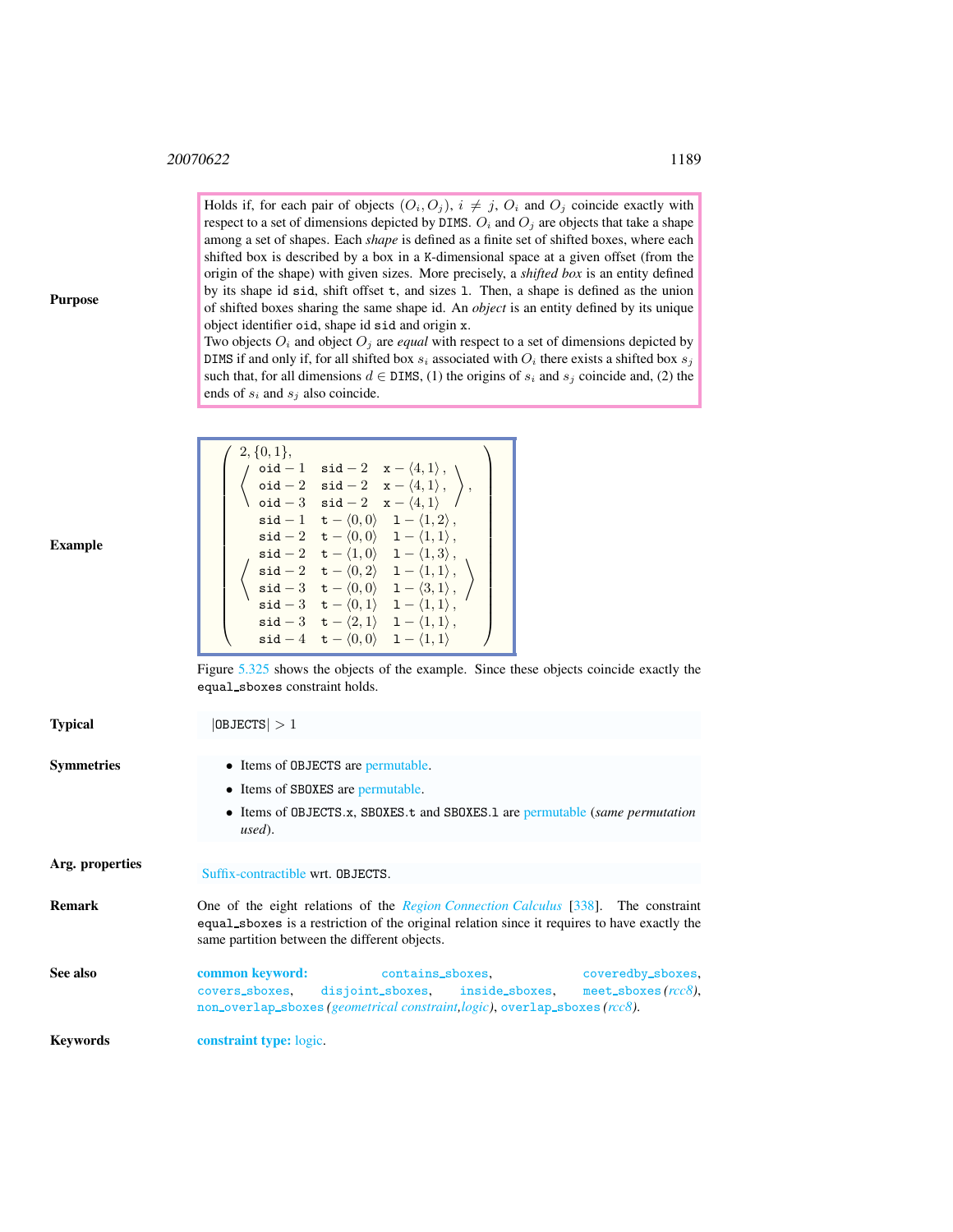

(A) Possible shapes  $S_1$ ,  $S_2$ ,  $S_3$  and  $S_4$ 



<span id="page-2-0"></span>(B) Three objects which exactly coincide

Figure 5.325: (B) The three mutually coinciding objects  $O_1$ ,  $O_2$ ,  $O_3$  of the **Example** slot respectively assigned shape  $S_2$ ; (A) shapes  $S_1$ ,  $S_2$ ,  $S_3$  and  $S_4$  are respectively made up from 1, 3, 3 and 1 disjoint shifted box.

geometry: geometrical constraint, rcc8. miscellaneous: obscure.